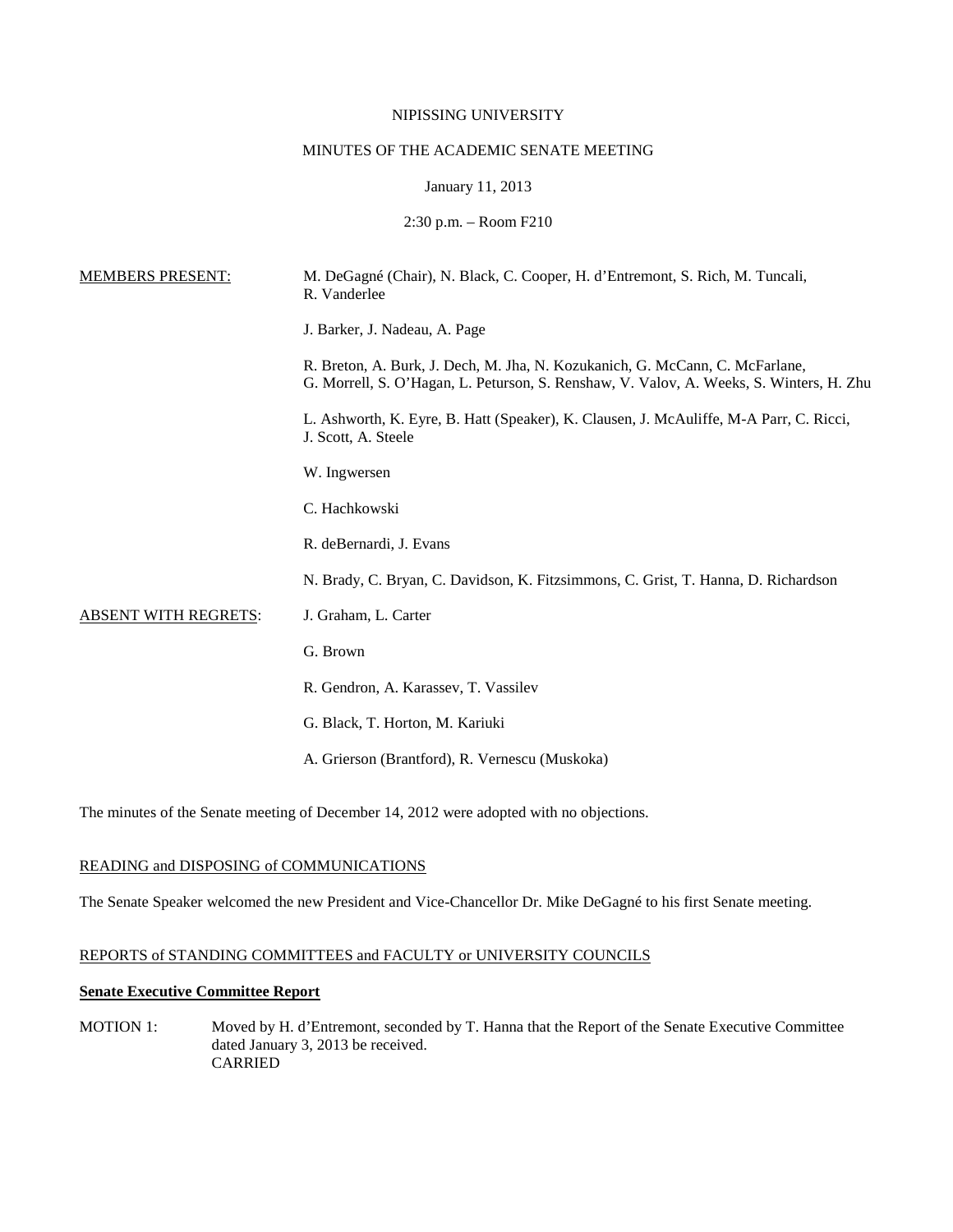# **Undergraduate Studies Committee Report**

| <b>MOTION 2:</b>  | Moved by C. Cooper, seconded by C. Grist that the Report of the Undergraduate Studies Committee<br>dated December 13, 2012 be received.<br><b>CARRIED</b>                                                                                                                                                                                                                                                                        |
|-------------------|----------------------------------------------------------------------------------------------------------------------------------------------------------------------------------------------------------------------------------------------------------------------------------------------------------------------------------------------------------------------------------------------------------------------------------|
| <b>MOTION 3:</b>  | Moved by C. Cooper, seconded by N. Kozuchanich that Senate approve that the course TMGT2807<br>Project Management be renumbered to TMGT3807 Project Management.<br><b>CARRIED</b>                                                                                                                                                                                                                                                |
| <b>MOTION 4:</b>  | Moved by C. Cooper, seconded by S. Rich that Senate approve the addition of the following courses to<br>the Economics stream requirements: ECON4005 Research Project in Economics, ECON4126 Special<br>Topics in Economics I, and ECON4127 Special Topics in Economics II, as outlined in the attached<br>document.<br><b>CARRIED</b>                                                                                            |
| <b>MOTION 5:</b>  | Moved by C. Cooper, seconded by R. Vanderlee that Senate approve that the Legal Studies and<br>Administration Stream be re-established for students with a diploma in a Law Clerk program from an<br>Ontario Community College accepted into the Criminal Justice program, as outlined in the attached<br>document.<br><b>CARRIED</b>                                                                                            |
| <b>MOTION 6:</b>  | That Senate approve that students transferring into the Policing stream with an Ontario College<br>Diploma in Police Foundations be granted advance standing for CRJS1206 - Introduction to Canadian<br>Law.<br>WITHDRAWN                                                                                                                                                                                                        |
| <b>MOTION 7:</b>  | That Senate approve that students transferring into the Corrections stream with an Ontario College<br>Diploma in Community & Justice Services be granted advance standing for CRJS4346 - Field<br>Placement.<br>WITHDRAWN                                                                                                                                                                                                        |
| <b>MOTION 8:</b>  | That Senate approve that students transferring into the Legal Studies and Administration stream with<br>an Ontario College Diploma from a Law Clerk program be granted advance standing for CRJS4346<br>Field Placement.<br>WITHDRAWN                                                                                                                                                                                            |
| <b>MOTION 9:</b>  | Moved by C. Cooper, seconded by A. Page that Senate approve that NURS2027 Clinical Practicum:<br>Nursing in Specialized Settings (3 credits) be banked and that NURS2028 Clinical Practicum: Nursing<br>in Specialty Settings: Mental Health (1.5 credits) and NURS2029 Clinical Practicum: Nursing in<br>Specialty Settings: Women and Children (1.5 credits) be added, as outlined in the attached document.<br><b>CARRIED</b> |
| <b>MOTION 10:</b> | Moved by C. Cooper, seconded by A. Weeks that Senate approve the non-substantive changes for<br>Social Welfare and Social Development, as outlined in the attached document.<br><b>CARRIED</b>                                                                                                                                                                                                                                   |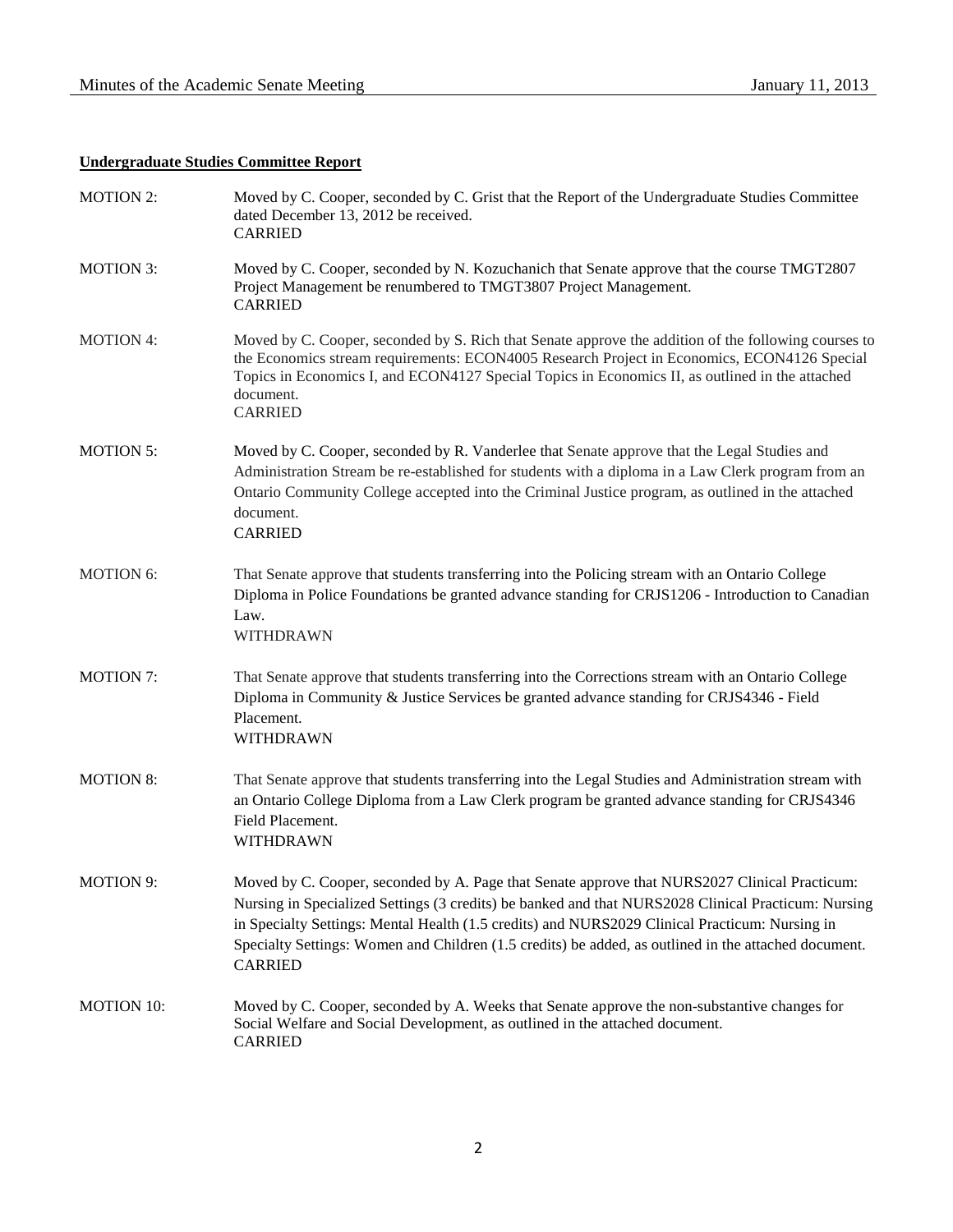| <b>MOTION 11:</b> | Moved by C. Cooper, seconded by C. McFarlane that Senate approve the deletion of:<br>ENGL1501 - Language and Written Communication I<br>ENGL1502 - Language and Written Communication II<br>$\bullet$<br>ENGL3505 - Studies in Medieval Literature<br>$\bullet$<br><b>CARRIED</b>                                                                                         |
|-------------------|---------------------------------------------------------------------------------------------------------------------------------------------------------------------------------------------------------------------------------------------------------------------------------------------------------------------------------------------------------------------------|
| <b>MOTION 12:</b> | Moved by C. Cooper, seconded by C. McFarlane that Senate approve the non-substantive changes to<br>the following courses as outlined in the attached document:<br>$\bullet$ ENGL2015<br>ENGL2056 and ENGL2057 (incorrectly coded as ENGL2506 and 2507 respectively)<br><b>ENGL2056</b><br>$\bullet$<br>ENGL3206 and ENGL3207<br>• ENGL3276 and ENGL3277<br><b>CARRIED</b> |
| <b>MOTION 13:</b> | Moved by C. Cooper, seconded by A. Burk that Senate approve the changes to the course<br>descriptions for MATH2076 - Probability and Statistics I and MATH3276 - Probability and<br>Statistics II, as outlined in the attached document.<br><b>CARRIED</b>                                                                                                                |
| <b>MOTION 14:</b> | Moved by C. Cooper, seconded by A. Burk that Senate approve the banking of FAVA3066 -<br>Photography I and FAVA3067 - Photography II.<br><b>CARRIED</b>                                                                                                                                                                                                                   |
| <b>MOTION 15:</b> | Moved by C. Cooper, seconded by S. Renshaw that Senate approve that POLI2905 - Canadian Local<br>Government be renamed to Local Government in Canada.<br><b>CARRIED</b>                                                                                                                                                                                                   |
| <b>MOTION 16:</b> | Moved by C. Cooper, seconded by A. Weeks that Senate approve the non-substantive changes in the<br>course descriptions to PSYC1106 - Introduction to Psychology I and PSYC1107 - Introduction to<br>Psychology II.<br><b>CARRIED</b>                                                                                                                                      |
| <b>MOTION 17:</b> | Moved by C. Cooper, seconded by S. Renshaw that Senate approve the addition of<br>ENGL/RLCT2127 -The Bible as Cultural Text, as outlined in the attached document.<br><b>CARRIED</b>                                                                                                                                                                                      |
| <b>MOTION 18:</b> | Moved by C. Cooper, seconded by S. Renshaw that Senate delete the course RLCT3037 - Figures in<br>20th Century Religious Thought.<br><b>CARRIED</b>                                                                                                                                                                                                                       |
| <b>MOTION 19:</b> | Moved by C. Cooper, seconded by L. Peturson that Senate approve the addition of ESPA/FILM2215<br>Spanish/Latin American film, as outlined in the attached document.<br><b>CARRIED</b>                                                                                                                                                                                     |